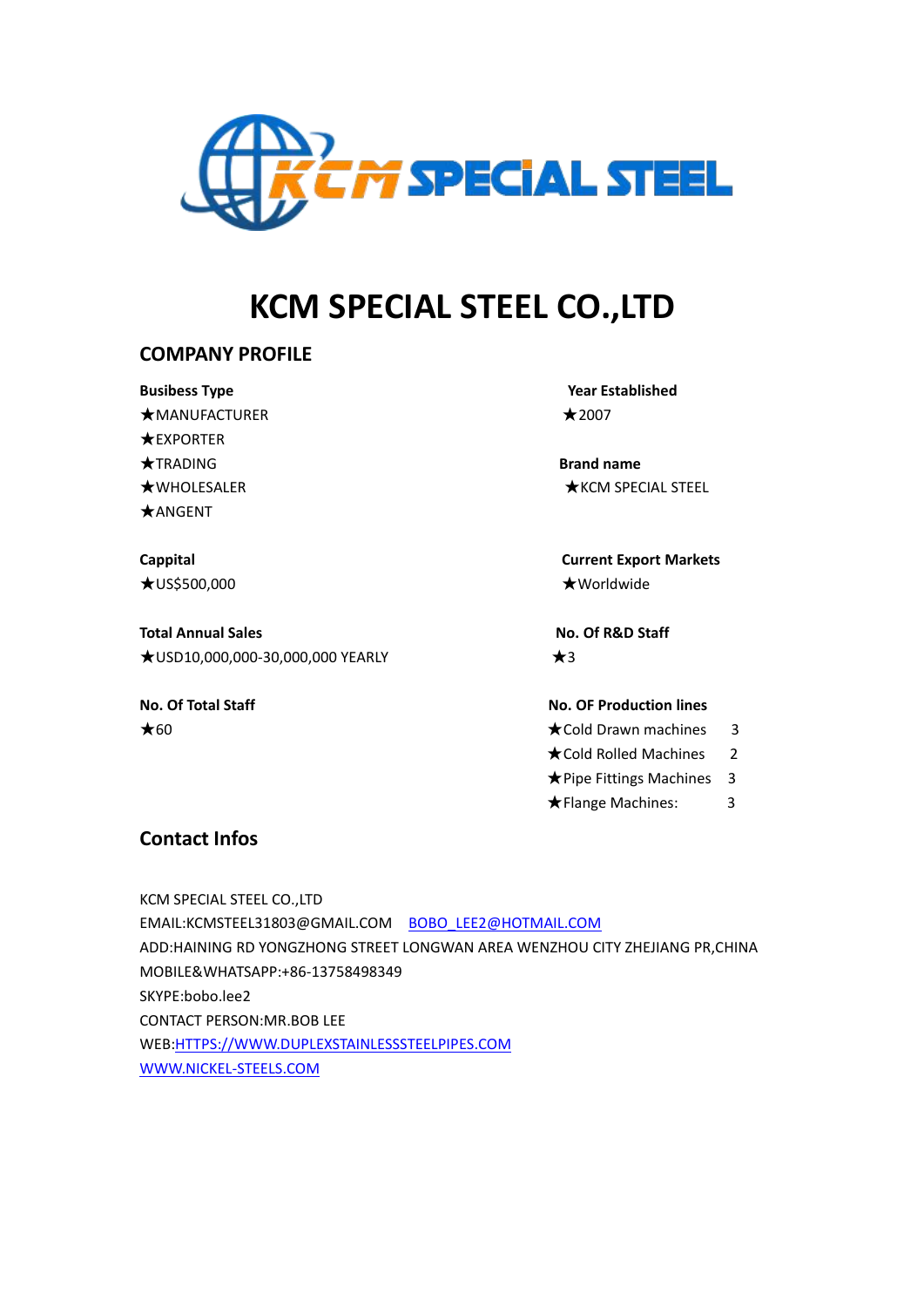#### Relative certifcates:









PMI TEST



Production



test equip



 $200$ 

TUV CERT

Heat treat



DNV CERT



API CERT



QUALITY IN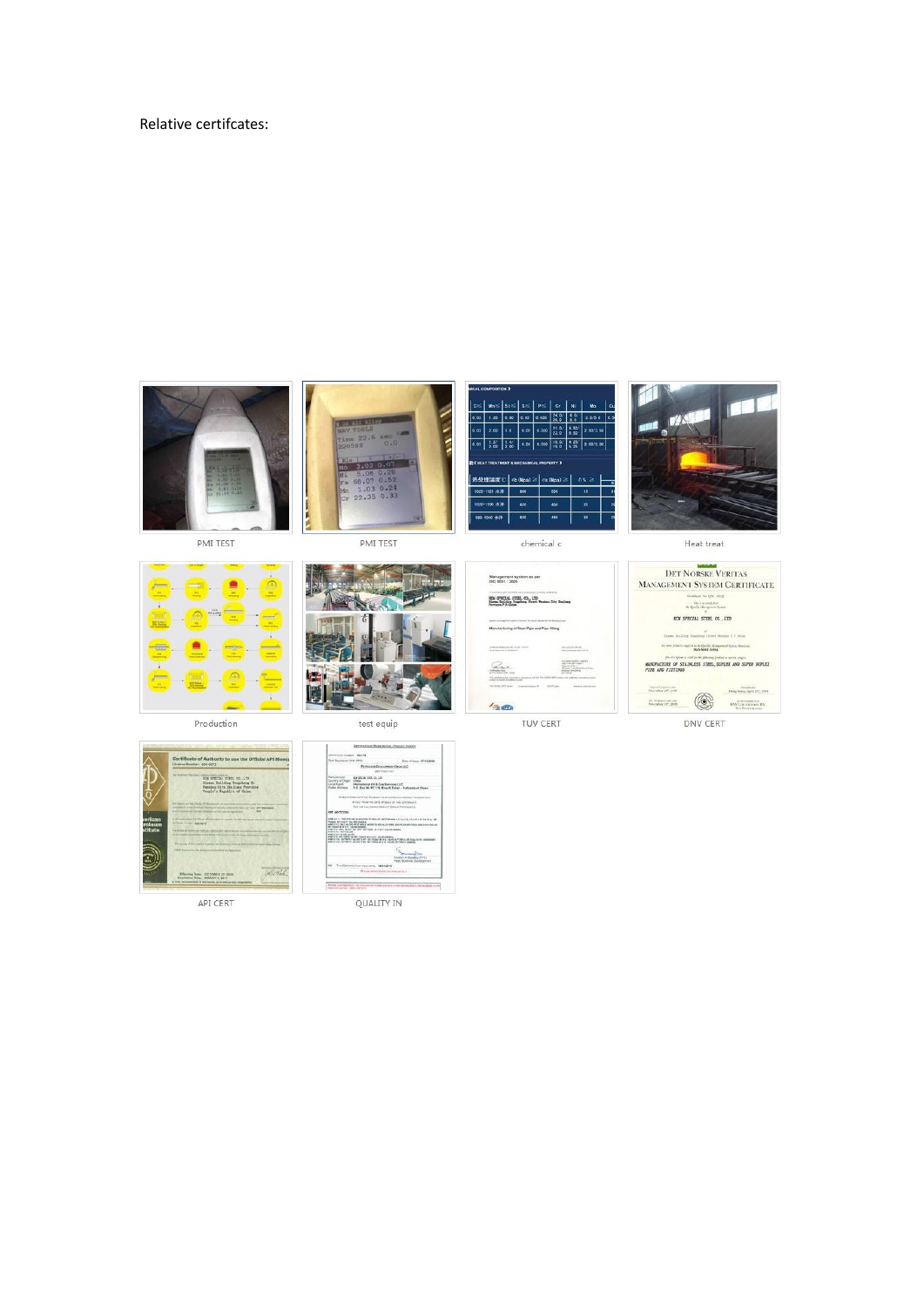# **The List of our main products:**

<A> Stainless steel seamless &welded pipe



#### **Details**

| Standard:     | AISI, ASTM,<br>DIN, etc                          | Place of Origin:                         | Zhejiang,<br>China           | <b>Brand</b><br>Name: | <b>KCM SPECIAL STEEL</b> |
|---------------|--------------------------------------------------|------------------------------------------|------------------------------|-----------------------|--------------------------|
| Model Number: | smls& welded<br>Pipes/Tubes                      | Type:                                    | Smls&welde<br>d              | Steel<br>Grade:       |                          |
| Application:  | Heat<br>exchanger and Surface:<br>condenser, etc |                                          | as<br>customer's<br>required | Techniqu   Cold<br>e: | drawn/rolled/weld        |
| Thickness:    |                                                  | SCH5~SCH160   Outer Diameter:   1/8"-48" |                              | Surface:              | pickled&annealed         |

## **Packaging & Delivery**

| Packaging Detail: | wooden cases or plastic by bundles as customer's required |  |
|-------------------|-----------------------------------------------------------|--|
| Delivery Detail:  | 10-30 days                                                |  |

## **Specifications**

01) Type: smls&welded

02) Process method: Cold drawn,cold rolled,welded

03) Surface finish: Polishing(180#, 220#, 240#, 320#, 400#, 600#), Hairline, pickled, etc

04) Standards: ASTM/ASME A312/SA312, A269; ASTM B677; EN 10216-5; AISI; etc

05) Material: (1)stainless steel :201, 202, 301, 304, 304L, 310S, 316, 316L,316Ti, 317, 317L, 321,

347,904L Duplex SS, S31803/2205, S32750/2507 ,S32760 ,MONEL400 ,INCONEL600 ,INCOLOY800,

ALLOY20 ALLOY28, NICKEL ALLOY.

(2) carbon steel: API 5L , ASTM A106 ,etc

06) Size:

A) O. D.: 6.0mm-710mm for smls, welded up to 2500mm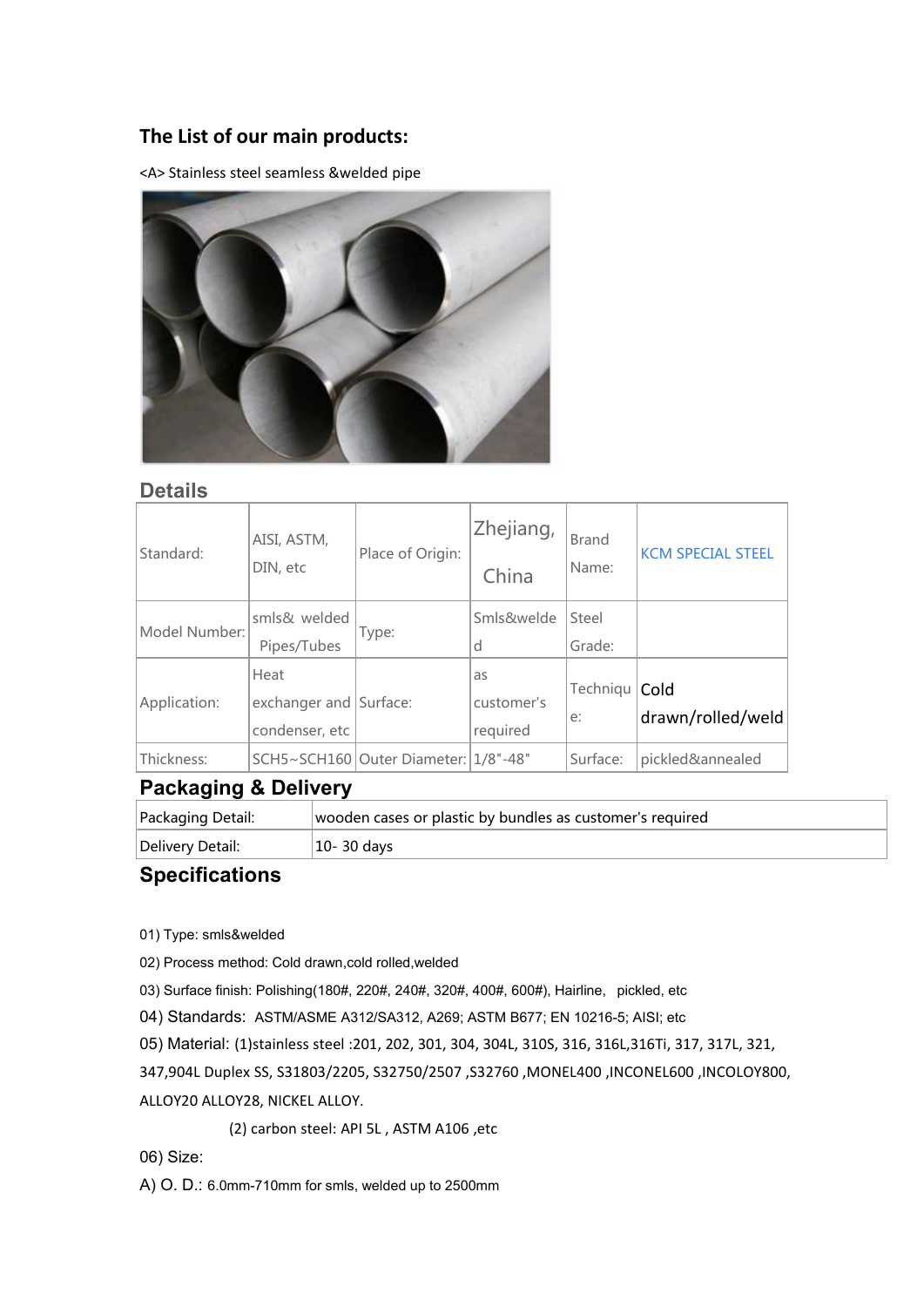- B) Thickness: 0.5mm 60mm
- 07) Length: Max. 16 meters (fixed or random length)
- 08) Delivery conditions: Annealed, pickled & polished

| O.D.: $\Phi$ 6 - $\Phi$ 2500mm, W.T: 0.5mm - 60mm<br><b>Sizes</b><br>SCH 5, SCH 10, SCH 20, SCH 40, SCH 80, SCH 120, SCH 160, SCH XXS<br>Specification ASTM/ASME A312/SA312, A269; ASTM B677; EN 10216-5; AISI; etc<br>Grade<br>Stainless steel/nickel alloy<br>Ship Builders, Automotive Industry, Power Generation,<br><b>Application</b><br>Food , Industry, Paper Industry, Pharmaceutical Industry, Chemical<br>Industry, Oil and Gas Industry, Heat Exchanger |  |  |
|---------------------------------------------------------------------------------------------------------------------------------------------------------------------------------------------------------------------------------------------------------------------------------------------------------------------------------------------------------------------------------------------------------------------------------------------------------------------|--|--|
|                                                                                                                                                                                                                                                                                                                                                                                                                                                                     |  |  |
|                                                                                                                                                                                                                                                                                                                                                                                                                                                                     |  |  |
|                                                                                                                                                                                                                                                                                                                                                                                                                                                                     |  |  |
|                                                                                                                                                                                                                                                                                                                                                                                                                                                                     |  |  |
|                                                                                                                                                                                                                                                                                                                                                                                                                                                                     |  |  |
|                                                                                                                                                                                                                                                                                                                                                                                                                                                                     |  |  |

#### **pipe size details**

| <b>Dimensions for ASME/ANSI Standards</b> |                           |         |                 |      |                                        |      |      |                          | Unit:mm       |            |               |
|-------------------------------------------|---------------------------|---------|-----------------|------|----------------------------------------|------|------|--------------------------|---------------|------------|---------------|
|                                           |                           |         |                 |      |                                        |      |      | B16.9 B16.28             |               |            | <b>B36.10</b> |
|                                           | Nominal                   |         |                 |      | Nominal Wall Thickness                 |      |      |                          |               |            |               |
| pipe                                      | $\left Size(NPS) \right $ | Outside | <b>Diameter</b> |      | Sch5s SCH10S Sch20Sch30Sch40STDSch80XS |      |      |                          |               | Sch160 XXX |               |
| 8                                         | 1/4                       | 13.7    | 0.54            |      | 1.65                                   | 1.85 | 2.24 | $2.24 \, 3.02$           | 3.02          |            |               |
| $ 10\rangle$                              | 3/8                       | 17.1    | 0.675           |      | 1.65                                   | 1.85 | 2.31 | 2.31 3.20                | 3.20          |            |               |
| $ 15\rangle$                              | 1/2                       | 21.3    | 0.84            | 1.65 | 2.11                                   | 2.41 | 2.77 | $2.77$ 3.73              | $3.73$ 4.78   |            | 7.47          |
| $ 20\rangle$                              | 3/4                       | 26.7    | 1.05            | 1.65 | 2.11                                   | 2.41 | 2.87 | $2.87$ 3.91              | $3.91$ 5.56   |            | 7.82          |
| 25                                        |                           | 33.4    | 1.32            | 1.65 | 2.77                                   | 2.90 | 3.38 | $3.38 \,   4.55 \rangle$ | $ 4.55 $ 6.35 |            | 9.09          |
| 32                                        | $1.1/4$ 42.2              |         | 1.66            | 1.65 | 2.77                                   | 2.97 | 3.56 | $3.56$ 4.85              | $ 4.85 $ 6.35 |            | 9.70          |
| 40                                        | $1.1/2$ 48.3              |         | 1.90            | 1.65 | 2.77                                   | 3.18 | 3.68 | $3.68$ 5.08              | $5.08$ 7.14   |            | 10.15         |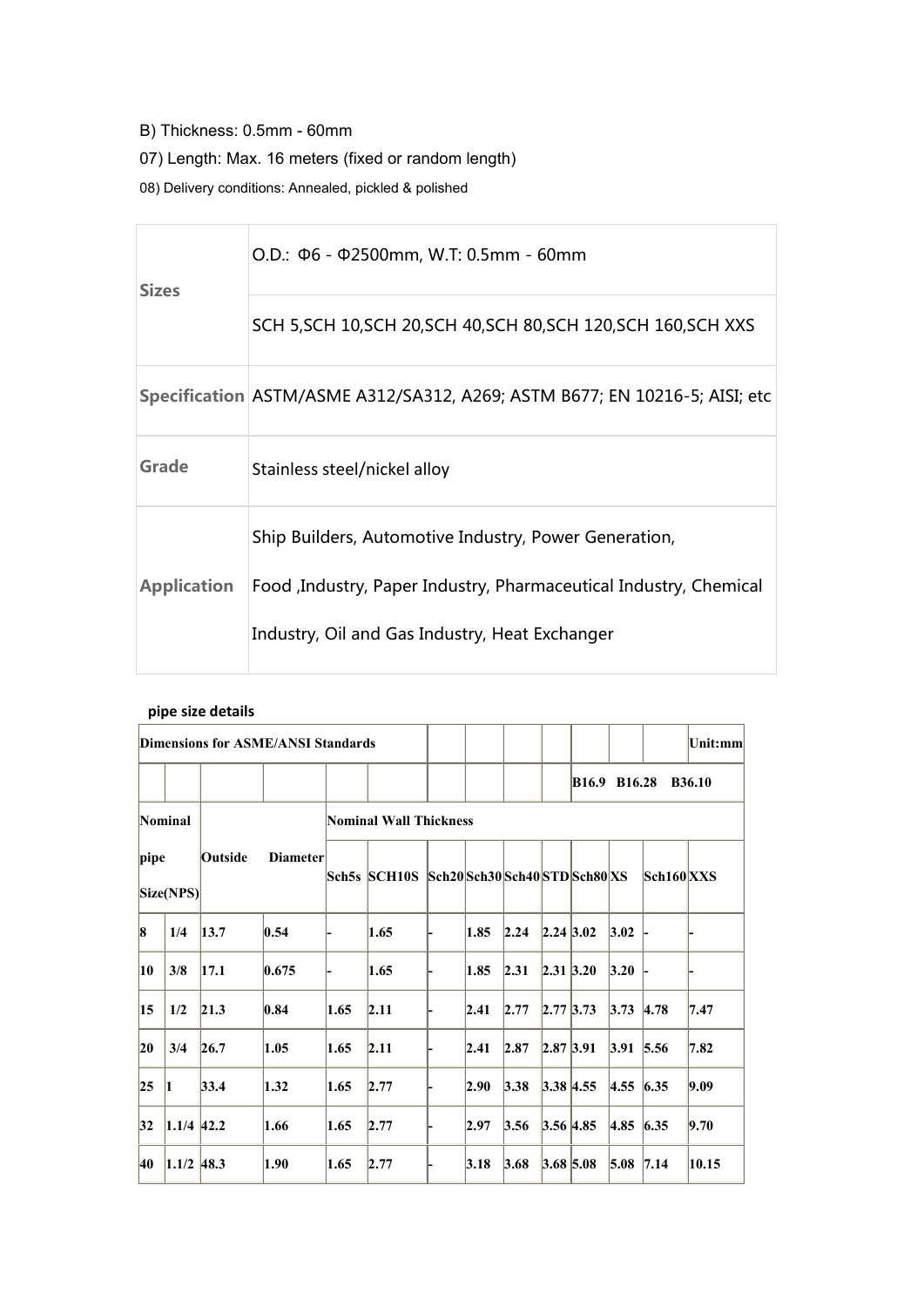| 50       | 2                                                                        | 60.3                       | 2.38  | 1.65           | 2.77           |      | 3.18             | 3.91 |             | $3.91$ 5.54                                 | $5.54$ 8.74   |                                | 11.07 |
|----------|--------------------------------------------------------------------------|----------------------------|-------|----------------|----------------|------|------------------|------|-------------|---------------------------------------------|---------------|--------------------------------|-------|
|          | $\begin{array}{ c c c c c } \hline 65 & 2.1/2 & 73.0 \hline \end{array}$ |                            | 2.88  | 2.11           | 3.05           |      | 4.78             | 5.16 |             | $5.16$ 7.01                                 | $ 7.01 $ 9.53 |                                | 14.02 |
| 80 3     |                                                                          | 88.9                       | 3.50  | 2.11           | 3.05           |      | 4.78             | 5.49 | $5.49$ 7.62 |                                             |               | $7.62$ 11.13                   | 15.24 |
|          |                                                                          | $90\quad 3.1/2\quad 101.6$ | 4.00  | 2.11           | 3.05           |      | 4.78             | 5.74 | $5.74$ 8.08 |                                             | 8.08          |                                |       |
| 100 4    |                                                                          | 114.3                      | 4.50  | 2.11           | 3.05           |      | 4.78             | 6.02 |             | $6.02$ 8.56                                 |               | $\vert 8.56 \vert 13.49 \vert$ | 17.12 |
| 125 5    |                                                                          | 141.3                      | 5.56  | 2.77           | 3.40           |      |                  | 6.55 |             | $6.55$ 9.53                                 |               | $9.53$ 15.88                   | 19.05 |
| 150 6    |                                                                          | 168.3                      | 6.62  | 2.77           | 3.40           |      |                  | 7.11 |             | 7.11  10.97  10.97 18.26                    |               |                                | 21.96 |
| 200 8    |                                                                          | 219.1                      | 8.62  | 2.77           | 3.76           | 6.35 | 7.04             | 8.18 |             | 8.18 12.70 12.70 23.01                      |               |                                | 22.23 |
| 250 10   |                                                                          | 273.0                      | 10.75 | 3.40           | $ 4.19\rangle$ | 6.35 | 7.80             | 9.27 |             | $9.27$ 15.09 12.70 28.58                    |               |                                | 25.40 |
| 300 12   |                                                                          | 323.8                      | 12.75 | 3.96           | 4.57           | 6.35 | 8.38             |      |             | $ 10.13 $ 9.53 17.48 12.70 33.32            |               |                                | 25.40 |
| 350 14   |                                                                          | 355.6                      | 14    | 3.96           | 4.78           | 7.92 | 9.53             |      |             | 11.13 9.53 19.05 12.70 35.71                |               |                                |       |
| 400 16   |                                                                          | 406.4                      | 16    | $ 4.19\rangle$ | 4.78           | 7.92 | 9.53             |      |             | $ 12.70 $ 9.53 21.44 12.70 40.49            |               |                                |       |
| 450 18   |                                                                          | 457                        | 18    | $ 4.19\rangle$ | 4.78           | 7.92 |                  |      |             | 11.13 14.27 9.53 23.83 12.70 45.24          |               |                                |       |
| 500 10   |                                                                          | 508                        | 20    | 4.78           | 5.54           | 9.53 |                  |      |             | 12.70 15.09 9.53 26.19 12.70 50.01          |               |                                |       |
| 550 22   |                                                                          | 559                        | 22    | 4.78           | 5.54           | 9.53 | $12.70$ $\vdash$ |      |             | 9.53 28.58 12.70 53.98                      |               |                                |       |
| 600 24   |                                                                          | 610                        | 24    | 5.54           | 6.35           | 9.53 |                  |      |             | 14.27  17.48   9.53   30.96   12.70   59.54 |               |                                |       |
| 650 * 26 |                                                                          | 660                        | 26    |                |                |      |                  |      | 9.53        |                                             | $ 12.70 $ -   |                                |       |
| 700 * 28 |                                                                          | 711                        | 28    |                |                |      |                  |      | 9.53        |                                             | 12.70         |                                |       |
| 750 * 30 |                                                                          | 762                        | 30    |                |                |      |                  |      | 9.53        |                                             | 12.70 -       |                                |       |
| 800 * 32 |                                                                          | 813                        | 32    |                |                |      |                  |      | 9.53        |                                             | 12.70         |                                |       |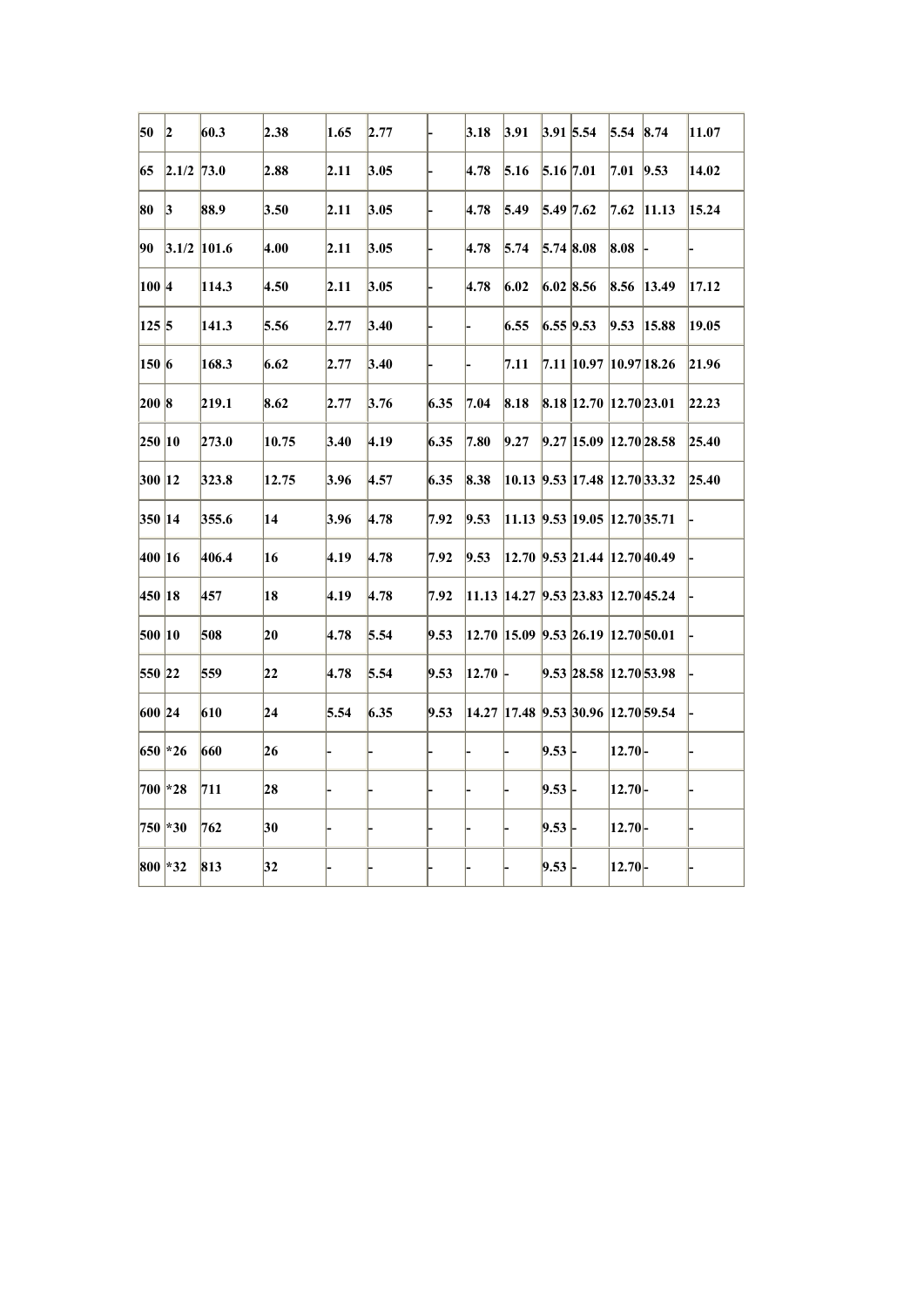#### **<B> Pipe fittings**



1.TYPE:SMLS&WELDED

2.Meterial Grade:201, 202, 301, 304, 304L, 310S, 316, 316L,316Ti, 317, 317L, 321, 347,904L Duplex SS, S31803/2205, S32750/2507 ,S32760,MONEL400,INCONEL600,INCOLOY800,ALLOY20 ALLOY28,NICKEL ALLOY

3. Pipe fittings data: check in other file with

4.Production procsess: check in other file.

<C>.Flanges:



Flange is a type of industrial [flange](http://www.yaang.com/Flanges-1.html) designed to transfer stresses to the pipe to reduce high stress concentrations at the base of the flange. Compared with other types, weld neck flanges are known for their tapered hub and gentle transition from flange thickness to pipe wall thickness. They are deformation-resistant, and are normally used for high pressure, high or low temperature conditions.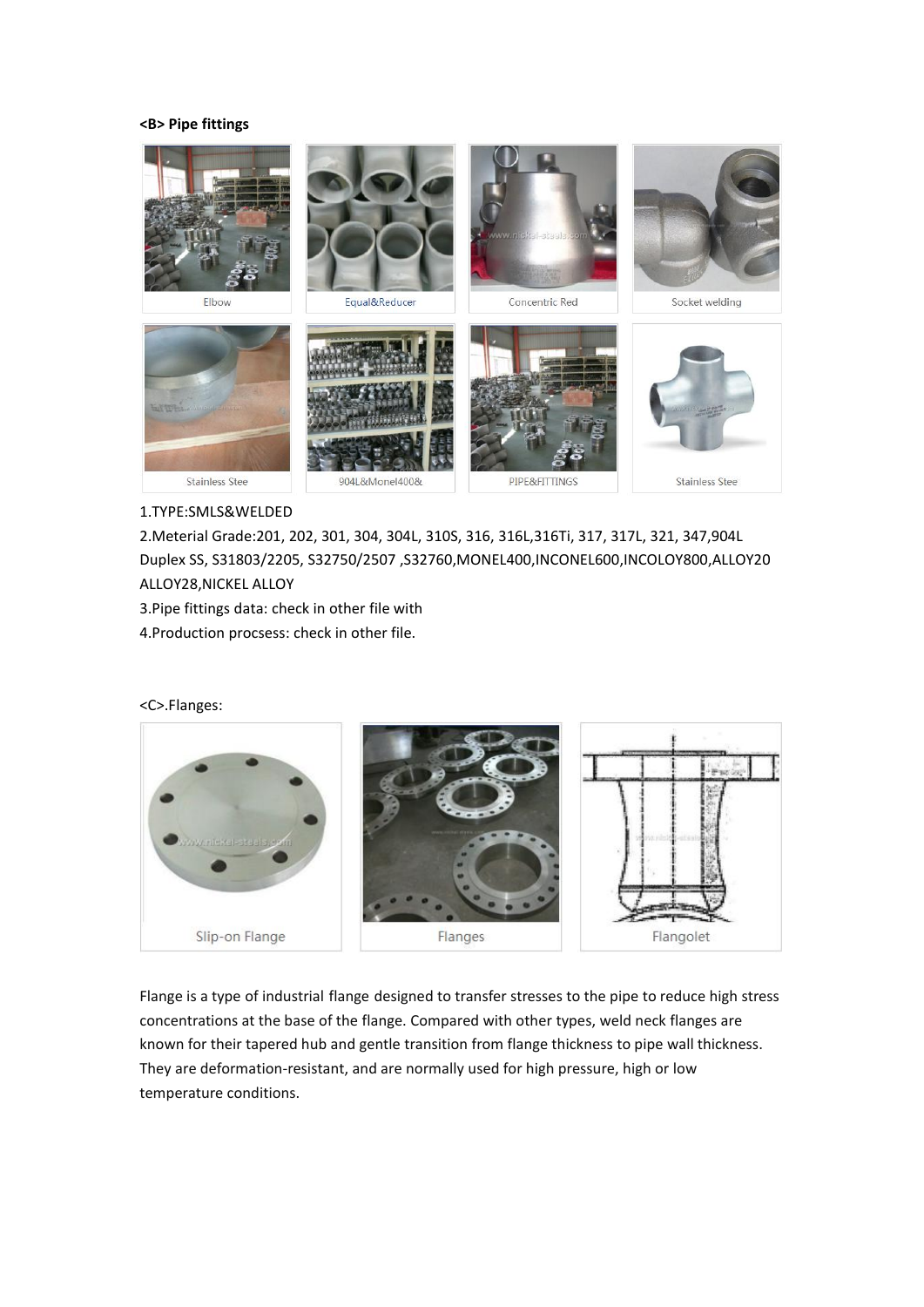#### 1.Flange type: BL ,WN,SO,LAP J,SW.

2.METERIAL:201, 202, 301, 304, 304L, 310S, 316, 316L,316Ti, 317, 317L, 321, 347,904L Duplex SS, S31803/2205, S32750/2507 ,S32760,MONEL400,INCONEL600,INCOLOY800,ALLOY20 ALLOY28,NICKEL ALLOY

٦

#### PART OF FLANGE WEIGHT DETAILS

Г

| 法兰理论重量<br>ASME B16.5 150# |        |       |       |        |       |  |  |  |  |  |  |
|---------------------------|--------|-------|-------|--------|-------|--|--|--|--|--|--|
|                           | 米刑     |       |       |        |       |  |  |  |  |  |  |
| 公称通径                      | WN     | SO.   | LAP   | BL.    | SW    |  |  |  |  |  |  |
| 1/2                       | 0.51   | 0.47  | 0.51  | 0.47   | 0.47  |  |  |  |  |  |  |
| 3/4                       | 0.73   | 0.58  | 0.64  | 0.63   | 0.59  |  |  |  |  |  |  |
|                           | 1.07   | 0.86  | 0.93  | 0.94   | 0.87  |  |  |  |  |  |  |
| $1 - 1/4$                 | 1.4    | 1.08  | 1.16  | 1.23   | 1. 11 |  |  |  |  |  |  |
| $1 - 1/2$                 | 1.81   | 1.41  | 1.51  | 1.62   | 1.45  |  |  |  |  |  |  |
|                           | 2.59   | 2.26  | 2.38  | 2.64   | 2.33  |  |  |  |  |  |  |
| $2 - 1/2$                 | 4.28   | 3.43  | 3, 6  | 4.06   | 3.55  |  |  |  |  |  |  |
|                           | 5.18   | 3.87  | 4.04  | 4, 9   | 4.02  |  |  |  |  |  |  |
| $3 - 1/2$                 | 5.45   | 4.99  | 4.99  | 5.9    | 4.99  |  |  |  |  |  |  |
|                           | 7.32   | 5.75  | 5.96  | 7.41   | 5.99  |  |  |  |  |  |  |
| 5                         | 8.91   | 6.22  | 6.44  | 8.76   | 6.68  |  |  |  |  |  |  |
| 6                         | 11.26  | 7.38  | 7.59  | 11. 31 | 7.99  |  |  |  |  |  |  |
| 8                         | 17.68  | 12.36 | 12.66 | 19.92  | 13.29 |  |  |  |  |  |  |
| 10                        | 24.79  | 17.1  | 16.78 | 29.39  | 19.5  |  |  |  |  |  |  |
| 12                        | 38.98  | 27.68 | 28.3  | 43.7   | 29.03 |  |  |  |  |  |  |
| 14                        | 51.71  | 35.2  | 41.5  | 59, 42 | 38.56 |  |  |  |  |  |  |
| 16                        | 64.41  | 42.18 | 52.98 | 77. 11 | 44.49 |  |  |  |  |  |  |
| 18                        | 74.84  | 49.71 | 59    | 94.8   | 54.43 |  |  |  |  |  |  |
| 20                        | 89.36  | 65.5  | 72.12 | 123.38 | 70.31 |  |  |  |  |  |  |
| 24                        | 119.66 | 90.5  | 99.02 | 188.24 | 95.25 |  |  |  |  |  |  |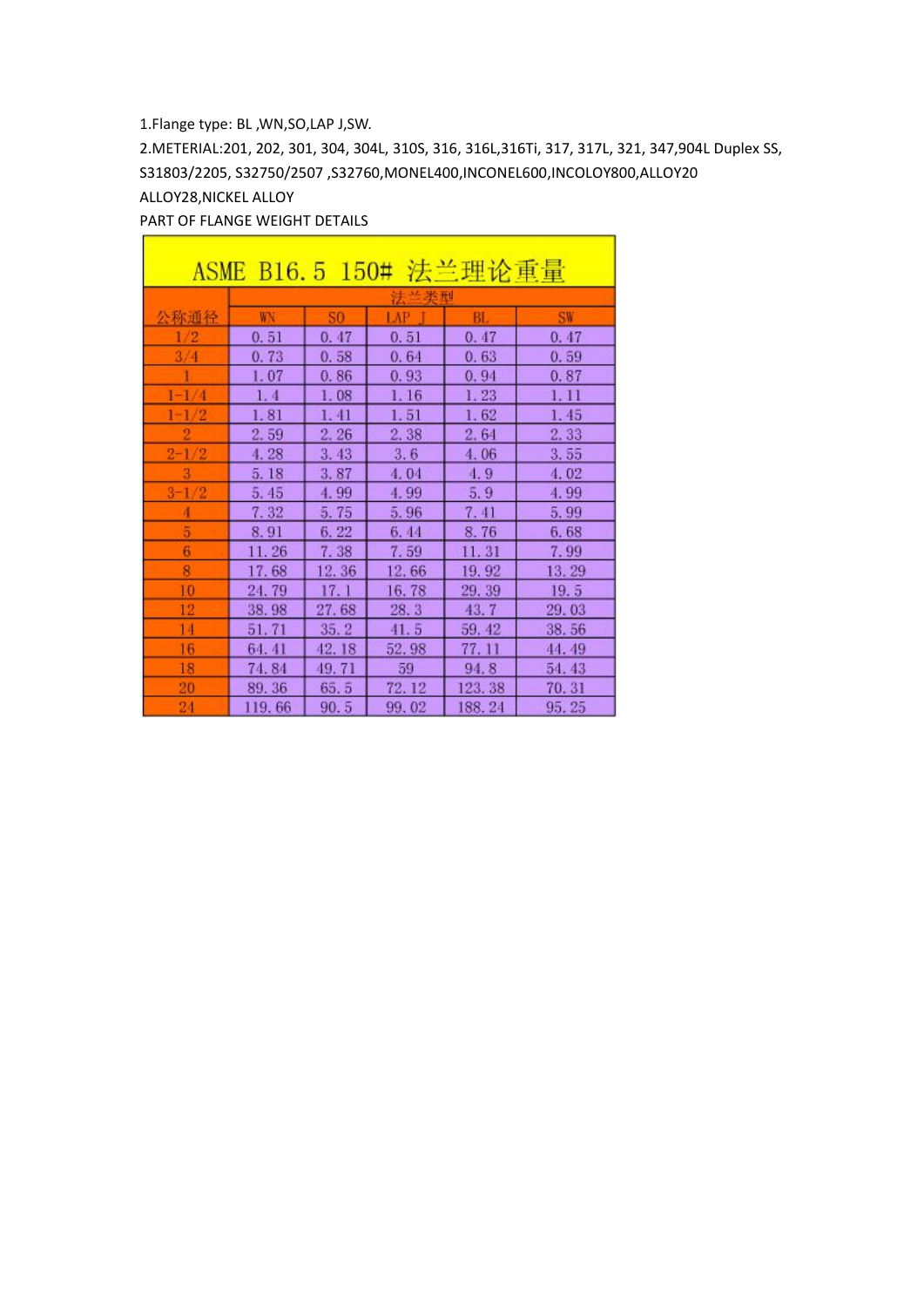| 法兰理论重量<br>ASME B16.5 300# |        |        |         |        |       |  |  |  |  |  |  |
|---------------------------|--------|--------|---------|--------|-------|--|--|--|--|--|--|
|                           | 兰类型    |        |         |        |       |  |  |  |  |  |  |
| 公称通径                      | WN     | S0     | LAP     | BL.    | SW    |  |  |  |  |  |  |
| $_{1/2}$                  | 0.78   | 0.62   | 0.61    | 0.62   | 0.62  |  |  |  |  |  |  |
| 3/4                       | 1.34   | 1. 15  | 1.15    | 1.16   | 1. 19 |  |  |  |  |  |  |
|                           | 1.64   | 1.39   | 1.38    | 1.42   | 1.44  |  |  |  |  |  |  |
| $1 - 1/4$                 | 2.06   | 1. 67  | 1.66    | 1.79   | 1.73  |  |  |  |  |  |  |
| $1 - 1/2$                 | 3.06   | 2.53   | 2.52    | 2.68   | 2,62  |  |  |  |  |  |  |
| $\overline{2}$            | 3.4    | 2, 8   | 2.79    | 3.09   | 2,94  |  |  |  |  |  |  |
| $2 - 1/2$                 | 5.31   | 4.25   | 4.22    | 4.75   | 4.49  |  |  |  |  |  |  |
|                           | 7.32   | 5.81   | 5.78    | 6.79   | 6.2   |  |  |  |  |  |  |
| $3 - 1/2$                 | 8.17   | 7.72   | 7.72    | 9.53   |       |  |  |  |  |  |  |
| $\overline{4}$            | 11.3   | 10.13  | 10.07   | 12     |       |  |  |  |  |  |  |
| 5                         | 15.12  | 12.58  | 12.52   | 15.96  |       |  |  |  |  |  |  |
| 6                         | 19.68  | 16.04  | 15.95   | 21.2   |       |  |  |  |  |  |  |
| 8                         | 30, 48 | 24.5   | 24.37   | 34.6   |       |  |  |  |  |  |  |
| $^{10}$                   | 43.74  | 34.16  | 39.92   | 55.34  |       |  |  |  |  |  |  |
| 12                        | 64.41  | 51.26  | 58.7    | 78.9   |       |  |  |  |  |  |  |
| 14                        | 88.3   | 72. 12 | 83.46   | 107.05 |       |  |  |  |  |  |  |
| 16                        | 112.94 | 90.4   | 106. 14 | 139.25 |       |  |  |  |  |  |  |
| 18                        | 138.34 | 109    | 133.95  | 176.9  |       |  |  |  |  |  |  |
| 20                        | 167.37 | 136    | 157.65  | 223.17 |       |  |  |  |  |  |  |
| 24                        | 235.41 | 204    | 240.4   | 342    |       |  |  |  |  |  |  |

| ASME B16.5 600# 法兰理论重量 |                               |        |        |         |      |  |  |  |  |  |  |
|------------------------|-------------------------------|--------|--------|---------|------|--|--|--|--|--|--|
|                        |                               |        |        |         |      |  |  |  |  |  |  |
| 公称通径                   | WN<br>S0<br>LAP.<br>BL.<br>SW |        |        |         |      |  |  |  |  |  |  |
| /2                     | 0.9                           | 0.91   | 0.8    | 0.91    | 0.91 |  |  |  |  |  |  |
| 3/4                    | 1.59                          | 1.4    | 1.36   | 1.4     | 1.36 |  |  |  |  |  |  |
|                        | 1.9                           | 1, 7   | 1.59   | 1.81    | 1.81 |  |  |  |  |  |  |
| $1 - 1/4$              | 2.49                          | 2.27   | 2.04   | 2.4     | 2.6  |  |  |  |  |  |  |
| $1 - 1/2$              | 3.63                          | 3.1    | 2.96   | 3.4     | 3.18 |  |  |  |  |  |  |
| 2                      | 4.54                          | 3.63   | 3.63   | 4.4     | 3, 9 |  |  |  |  |  |  |
| $2 - 1/2$              | 6.35                          | 5.44   | 4.99   | 6.8     | 5.9  |  |  |  |  |  |  |
| 3                      | 8.1                           | 7.26   | 6.35   | 8.9     | 7.4  |  |  |  |  |  |  |
| $3 - 1/2$              | 11.8                          | 9.53   | 9.08   | 13.17   |      |  |  |  |  |  |  |
| 4                      | 16.78                         | 14.97  | 14.06  | 18.6    |      |  |  |  |  |  |  |
| 5                      | 30.87                         | 28.5   | 27.5   | 30.84   |      |  |  |  |  |  |  |
| 6                      | 36.77                         | 36.32  | 35.38  | 38      |      |  |  |  |  |  |  |
| 8                      | 50.8                          | 44     | 50.8   | 62.2    |      |  |  |  |  |  |  |
| 10                     | 86.26                         | 76.2   | 74     | 102     |      |  |  |  |  |  |  |
| 12                     | 102.51                        | 97.52  | 108.56 | 132     |      |  |  |  |  |  |  |
| 14                     | 121.56                        | 1020   | 111    | 158     |      |  |  |  |  |  |  |
| 16                     | 177.06                        | 149.82 | 165.71 | 224, 73 |      |  |  |  |  |  |  |
| 18                     | 215.65                        | 180.1  | 294    | 285     |      |  |  |  |  |  |  |
| 20                     | 267.86                        | 231.54 | 258.78 | 365     |      |  |  |  |  |  |  |
| 24                     | 372                           | 330    | 362    | 533, 45 |      |  |  |  |  |  |  |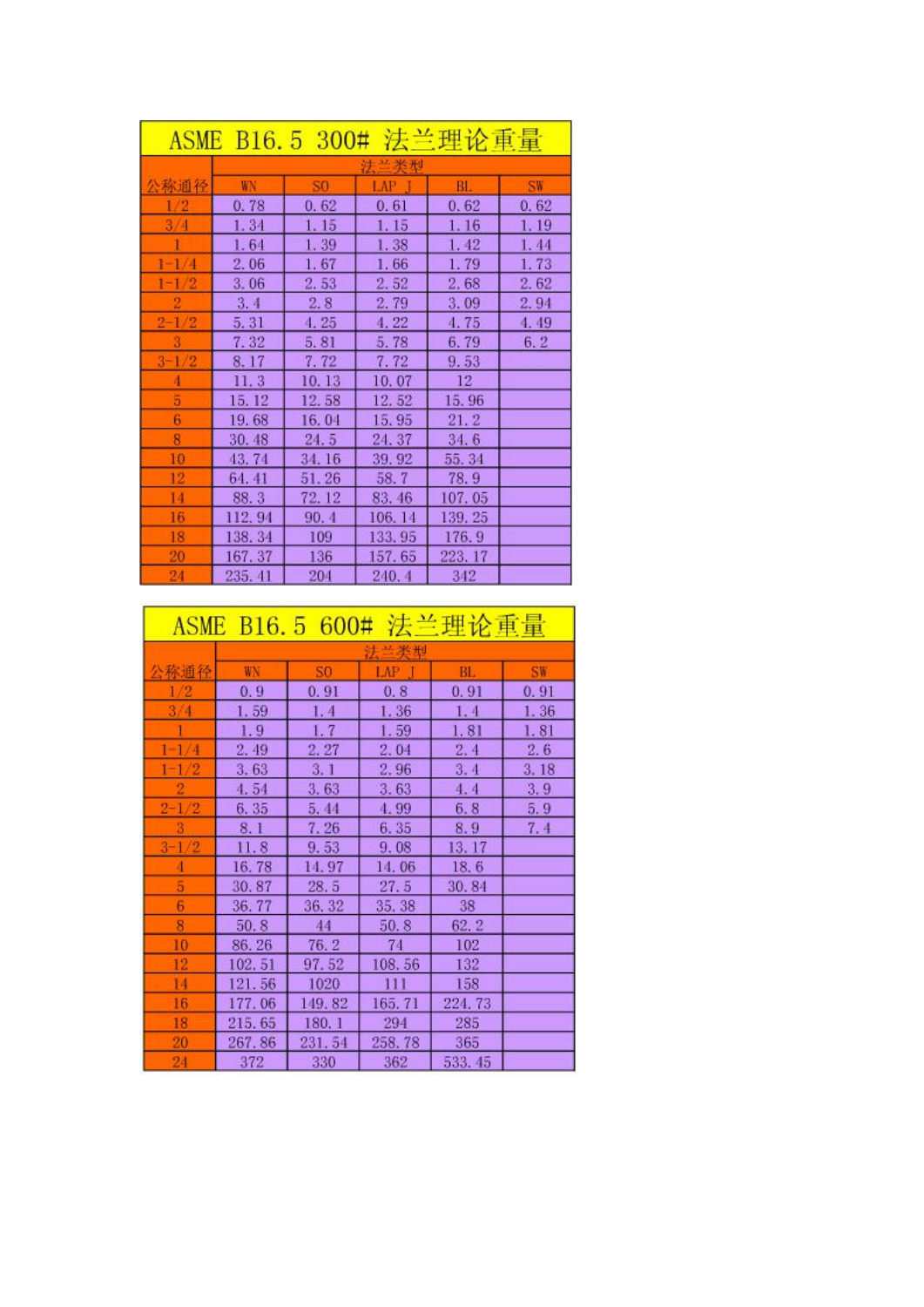| ASME B16.5 900# 法兰理论重量 |        |        |        |        |           |  |  |  |  |  |  |
|------------------------|--------|--------|--------|--------|-----------|--|--|--|--|--|--|
|                        |        |        |        |        |           |  |  |  |  |  |  |
| 公称通径                   | WN.    | S0     | LAP    | BL.    | <b>SW</b> |  |  |  |  |  |  |
| 1/2                    | 2.1    | 1.8    | 1.8    | 1.9    |           |  |  |  |  |  |  |
| 3/4                    | 2.72   | 2, 27  | 2,27   | 2.72   |           |  |  |  |  |  |  |
|                        | 3.86   | 3.4    | 3.4    | 4.08   |           |  |  |  |  |  |  |
| $1 - 1/4$              | 4.54   | 4.1    | 4.09   | 4.3    |           |  |  |  |  |  |  |
| $1 - 1/2$              | 5, 9   | 5.45   | 5, 4   | 5.9    |           |  |  |  |  |  |  |
|                        | 10.89  | 10.5   | 9.53   | 11.3   |           |  |  |  |  |  |  |
| $2 - 1/2$              | 16.34  | 15.8   | 13.13  | 16     |           |  |  |  |  |  |  |
|                        | 15     | 11.8   | 11.34  | 13.17  |           |  |  |  |  |  |  |
| $3 - 1/2$              |        |        |        |        |           |  |  |  |  |  |  |
|                        | 23. 13 | 23.2   | 22.6   | 24.5   |           |  |  |  |  |  |  |
| 5                      | 38.5   | 37.65  | 36.74  | 39.46  |           |  |  |  |  |  |  |
| 6                      | 49.89  | 48.3   | 47.5   | 51.5   |           |  |  |  |  |  |  |
| 8                      | 79.45  | 75     | 86     | 89     |           |  |  |  |  |  |  |
| 10                     | 118.04 | 111.13 | 125.64 | 131.54 |           |  |  |  |  |  |  |
| 12                     | 157    | 146    | 167    | 187    |           |  |  |  |  |  |  |
| 14                     | 181.6  | 172.36 | 180.07 | 224.07 |           |  |  |  |  |  |  |
| 16                     | 224.73 | 192.92 | 211.11 | 272.4  |           |  |  |  |  |  |  |
| 18                     | 308.72 | 272.4  | 295.1  | 385.9  |           |  |  |  |  |  |  |
| 20                     | 376.82 | 331.42 | 367.74 | 488    |           |  |  |  |  |  |  |
| 24                     | 685    | 632    | 700    | 905    |           |  |  |  |  |  |  |

<D>.Valves



2PC Flanged Ball Valve



2pc forging ball valve



ANSI Integral flanged ball<br>valve



Stainless Steel Gate Valve



3PC Screwed Ball Valve<br>With ISO5211 Pad



stainless steel screwed gate valve



800b forging gate valve

DIN flanged Y strainer



Cast Iron(CI) gate valve

ANSI flanged Y strainer



JIS flanged Y strainer



Stainless Steel flanged Y strainer